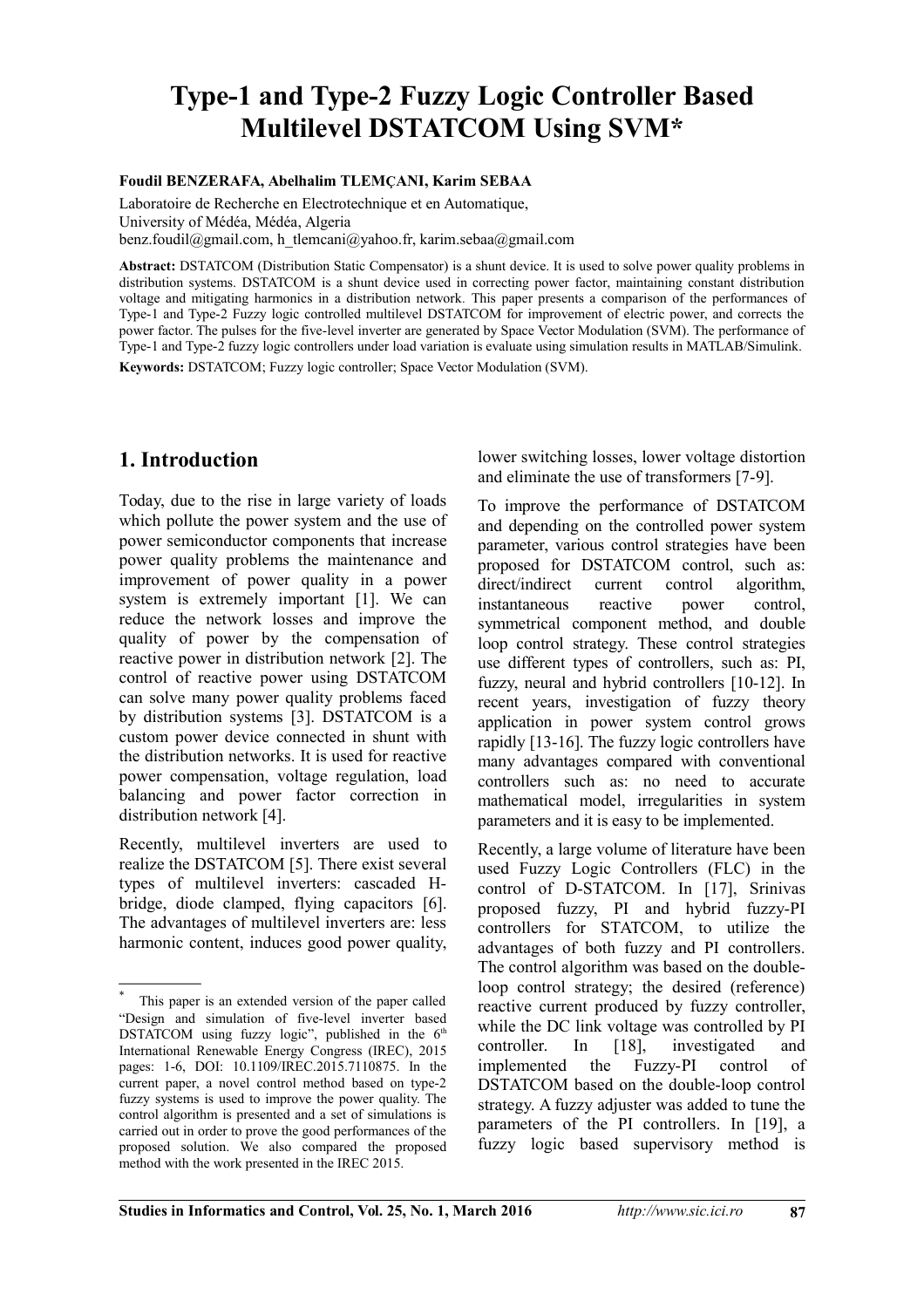proposed to improve transient performance of the dc link. The fuzzy logic based supervisor varies the proportional and integral gains of the PI controller during the transient period immediately after a load change. In [20], a fuzzy logic STATCOM controller design with generator speed deviation and acceleration as the input. The fuzzy controller was evaluated by comparing its performance with the classical PI control. All fuzzy logic systems presented in literature for the control of D-STATCOM focus on the conventional Type-1 FLSs. However, this type has disadvantage in terms of dynamic uncertainties present at inputs, a novel concept which is called type-2 fuzzy system has been studied to improve the uncertainty handling ability. The concept of type 2 fuzzy sets was proposed by Zadeh in 1975 to overcome the limitation of Type-1 fuzzy sets to model and minimize the effect of uncertainties. Recently, studies on the Type-2 fuzzy logic systems have obtained growing attention from researchers due their ability to handle uncertainty and he have shown that it provide good solutions due to having more degrees of freedom in design aspects [21-24].

In this work, Type-1 and Type-2 fuzzy logic controllers are proposed for the control of DSTATCOM, with the aim of compensates reactive power and corrects the power factors. The power circuit of DSTATCOM contains five-level NPC inverter; gate pulses for this inverter are generated with SVM technique. The aim of the work is shows to implement DSTATCOM with control strategies in the MATLAB, Simulink using Simpower® toolbox and to verify the results; various case studies applying different loads.

## **2. DSTATCOM**

The DSTATCOM is a voltage source converter based power electronic device which is connected in parallel with the distribution system, capable of generating and /or absorbing reactive power. It provides an effective solution for reactive power compensation, power factor correction and voltage regulation. The major components of a DSTATCOM are shown in Figure 1, it consists of five level voltage source converter (VSC), DC capacitor supplying the DC voltage for inverter, a filter and controller. If the output voltage of the VSC and the source voltage are equal, no reactive power delivered

to the system. When the output voltage of VSC is greater than the source voltage, the DSTATCOM supplies reactive power to the grid, the DSTATCOM is in capacitive mode of operation. If the source voltage is grater than the output voltage of VSC, the DSTATCOM absorbs reactive power from the grid, the DSTATCOM is in inductive mode. The problem with two level converters based DSTATCOM is the injecting unwanted harmonics in the power grid and is limited to operate at high frequencies due to switching losses, multilevel converters have the ability to resolve this issue.



**Figure 1.** Schematic diagram of DSTATCOM



**Figure 2.** Operating modes of DSTATCOM

## **3. Space Vector Modulation (SVM) for Five Level Inverter**

The performance of inverter is mainly depends on the switching operation. In this paper switching for the five level inverter of DSTATCOM are generated by Space Vector Modulation (SVM). SVM method has more advantages comparing to PWM technique [25]. Because it minimize harmonics, minimize switching losses and balances dc-capacitor voltages without the need of supplementary devices or additional controllers [26].

The aim of the control of the inverter is to make the output voltages va, vb and vc as close as possible to the three sinusoidal reference voltages,  $v_a^*$ ,  $v_a^*$  and  $v_a^*$  [27]. To achieve that objective, from the reference voltage  $v_a^*$ ,  $v_b^*$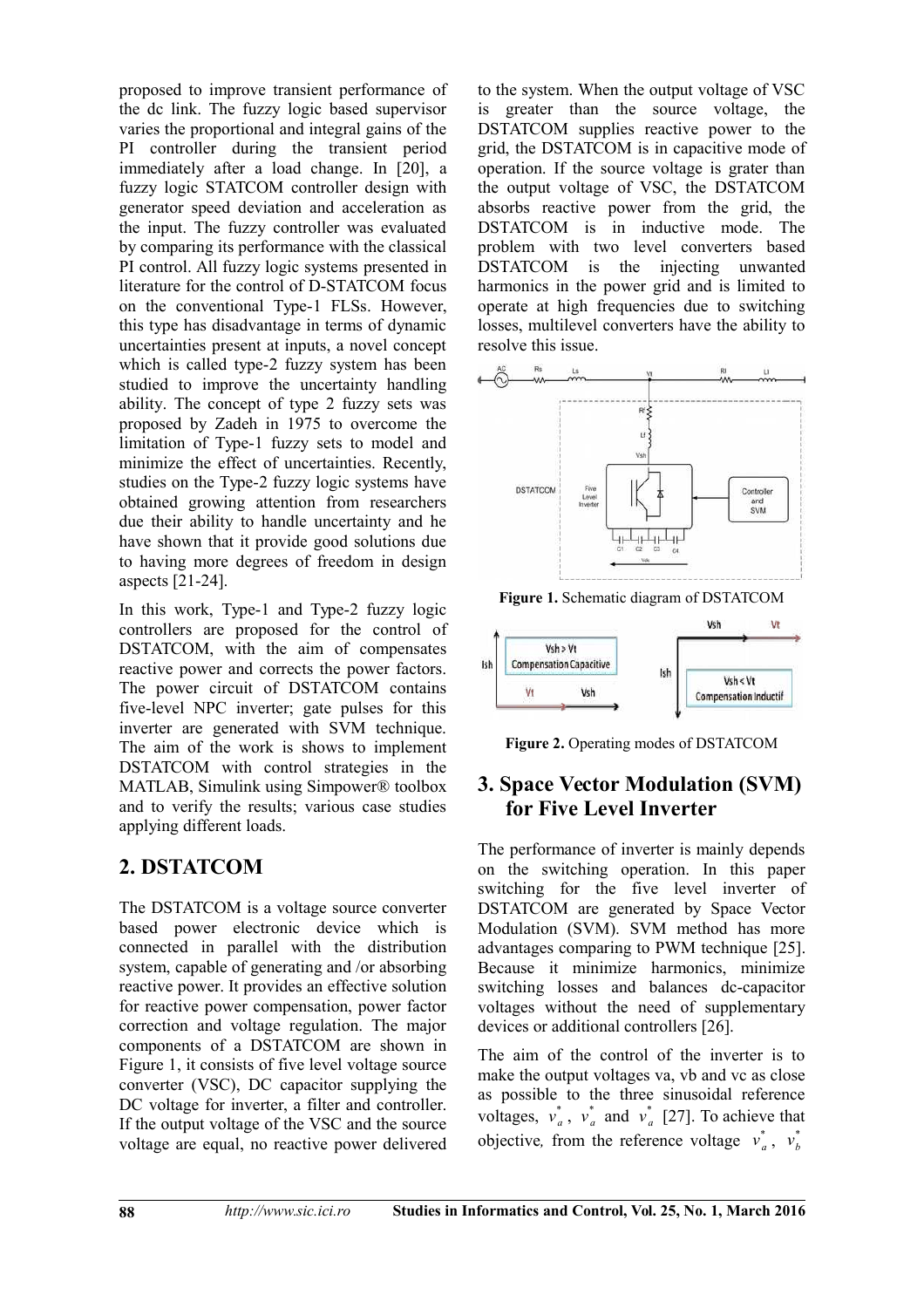

**Figure 3**. Hexagon showing voltage vectors of five level inverter

and  $v_c^*$  we define the reference voltage vector  $V^*$  by the following equation:

$$
V^* = v_a^* e^{j0} + v_b^* e^{-j2\pi/3} + v_c^* e^{j2\pi/3} = v_d^* + jv_q^* \qquad (1)
$$

Where  $j$  is a complex number; equation (1) is an equation associated with the vector representation;  $v_d^*$  and  $v_q^*$  are the components of the vector  $V^*$  in the plan  $d-q$ . This vector takes 60 discrete positions, distributed on four hexagons, in more than one position at the origin of the diagram. The position of the vector are  $V^*$ created respectively by one, two, three or four states redundant. The position of the centre of the hexagon, which corresponds to a zero output voltage is created by five redundant statements. Thus, there are 24 positions with a single redundancy, 18 positions to two redundant, 12 positions to three redundant and 6 positions to four redundant.

#### **3.1 Determination of region and sector**

From the coordinates  $v_d^*$  and  $v_q^*$  and the angular position  $q$ , we deduce in what area (*s*), and what region (*r*) is the vector  $V^*$  situ in the *d* −*q* plane. The triangular area is derived as follows:

$$
S = \begin{vmatrix} 1 & \text{if} & 0 \le \theta < \pi/3 \\ 2 & \text{if} & \pi/3 \le \theta < 2\pi/3 \\ 3 & \text{if} & 2\pi/3 \le \theta < 3\pi/3 \\ 4 & \text{if} & 3\pi/3 \le \theta < 4\pi/3 \\ 5 & \text{if} & 4\pi/3 \le \theta < 5\pi/3 \\ 6 & \text{if} & 5\pi/3 \le \theta < 2\pi \end{vmatrix}
$$
 (2)

The triangular region within each sector is inferred using the equations of its three sides. For example, the sides of the region *r=*1 within the area *S=*1, have the following equations:

$$
\begin{cases}\nv_q^* = \sqrt{3}/4 \\
v_q^* = \sqrt{3}v_d^* - \sqrt{3}/2 \\
v_q^* = -\sqrt{3}v_d^* + 3\sqrt{3}/4\n\end{cases} (3)
$$

The vector  $V^*$  is situated in the region  $r=1$  of sector  $s=1$  when the two components  $v_d^*$  and  $v_q^*$  satisfy the following inequalities (similarly we deduce the equations for other regions):

$$
\begin{cases}\nv_q^* \le \sqrt{3}/4 \\
v_q^* \le \sqrt{3}v_d^* - \sqrt{3}/2 \\
v_q^* \le -\sqrt{3}v_d^* + 3\sqrt{3}/4\n\end{cases} (4)
$$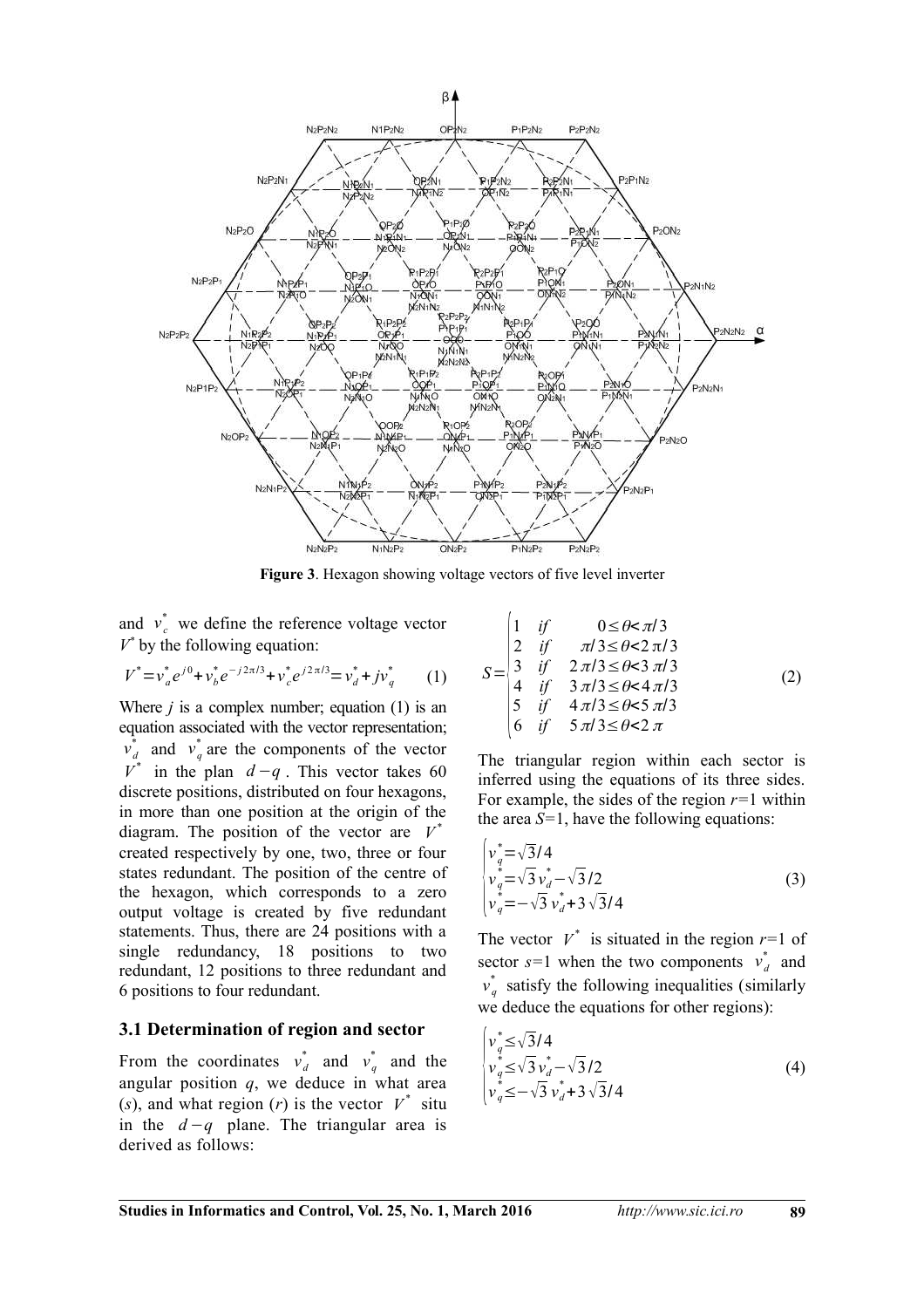#### **3.2 Calculating the switching times Tx,**  $T_x, T_z$

The switching times  $T_x$ ,  $T_y$ ,  $T_z$  for any sector is given in Table I.

|                                          | $T_{x}$                         | $T_{v}$                     |  |  |  |
|------------------------------------------|---------------------------------|-----------------------------|--|--|--|
| Region 1                                 | $T_s4.m.\sin(\pi/3-\alpha)$     | $T_s4.m.sin(\alpha)$        |  |  |  |
| Region 2                                 | $T_s(1-4.m.\sin(\pi/3-\alpha))$ | $T_s(1-4.m.sin\alpha)$      |  |  |  |
| Region 3                                 | $T_s(4.m.\sin(\pi/3-\alpha)-1)$ | $T_s$ 4.m.sin $\alpha$      |  |  |  |
| Region 4                                 | $T_s(2-4.m.\sin(\pi/3-\alpha))$ | $T_s(1-4.m.\sin\alpha)$     |  |  |  |
| Region 5                                 | $T_s(4.m.\sin(\pi/3-\alpha)-2)$ | $T_s4.m.sin\alpha$          |  |  |  |
| Region 6                                 | $T_s(3-4.m.\sin(\pi/3-\alpha))$ | $T_s(1-4.m.\sin\alpha)$     |  |  |  |
| Region 7                                 | $T_s(4.m.\sin(\pi/3-\alpha)-1)$ | $T_s4.m.sin\alpha$          |  |  |  |
| Region 8                                 | $T_s4.m.\sin(\pi/3-\alpha)$     | $T_s(4.m.\sin\alpha-1)$     |  |  |  |
| Region 9                                 | $T_s(1-m.\sin(\pi/3-\alpha))$   | $T_s(2-m.\sin\alpha)$       |  |  |  |
| Region10                                 | $T_s(4.m.\sin(\pi/3-\alpha)-1)$ | $T_s(4.m.\sin\alpha-1)$     |  |  |  |
| Region11                                 | $T_s(2-4.m.\sin(\pi/3-\alpha))$ | $T_s(2-4.m.sin\alpha)$      |  |  |  |
| Region12                                 | $T_s(4.m.\sin(\pi/3-\alpha)-2)$ | $T_s(4.m.sina-1)$           |  |  |  |
| Region13                                 | $T_s4.m.\sin(\pi/3-\alpha)$     | $T_s(4.m.\sin\alpha-2)$     |  |  |  |
| Region14                                 | $T_s(1-4.m.\sin(\pi/3-\alpha))$ | $T_s$ (3-4.m.sin $\alpha$ ) |  |  |  |
| Region15                                 | $T_s(4.m.\sin(\pi/3-\alpha)-1)$ | $T_s(4.m.\sin\alpha-2)$     |  |  |  |
| Region16                                 | $T_s4.m.\sin(\pi/3-\alpha)$     | $T_s(4.m.\sin\alpha-3)$     |  |  |  |
| For all regions: $T_z = T_s - T_x - T_y$ |                                 |                             |  |  |  |

**Table 1.** Switching time duration at any Sector

### **3.2 Finding the switching states**

Because of the redundant voltage vectors of each state, there are several options to

determine the switching sequence. Switching sequence can be arranged according to certain optimal objective, for example, minimize losses in the inverter and reduce harmonics of the output voltage [28]. In this paper, in order to achieve low THD and to reduce harmonics of the output voltage a sequence of states is selected which is to:

- apply the three states in a given order during the half period, then in the reverse order for the remainder of the period;
- divide the appropriate time to each state on any redundancies;
- use the same state at the
- beginning and the end of the sampling period.

### **4. DSTATCOM Control**

The control of DSTATCOM is schematically depicted in Figure 7. For the proposed control strategy of this paper, real and reactive power exchange between the DSTATCOM and the AC system are controlled by regulating the two current components  $i_d$  and  $i_q$ . In the control circuit two regulators are found; one is the current regulators and the other is the DC voltage regulator. Both regulators are of Type-1 or Type-2 fuzzy logic controller. Switching pulses for the five levels inverter are generated by SVM technique which is gives a good response. For the control of DC voltage of the DSTATCOM a fuzzy logic controller generates the reference signal of the d-axis current  $\vec{i}_d$ \* . The main objective of this control algorithm is reactive power compensation and power factor correction, therefore  $i_q^*$  $_{a}^{*}$  is only the imaginary



**Figure 7.** Control unit of DSTATCOM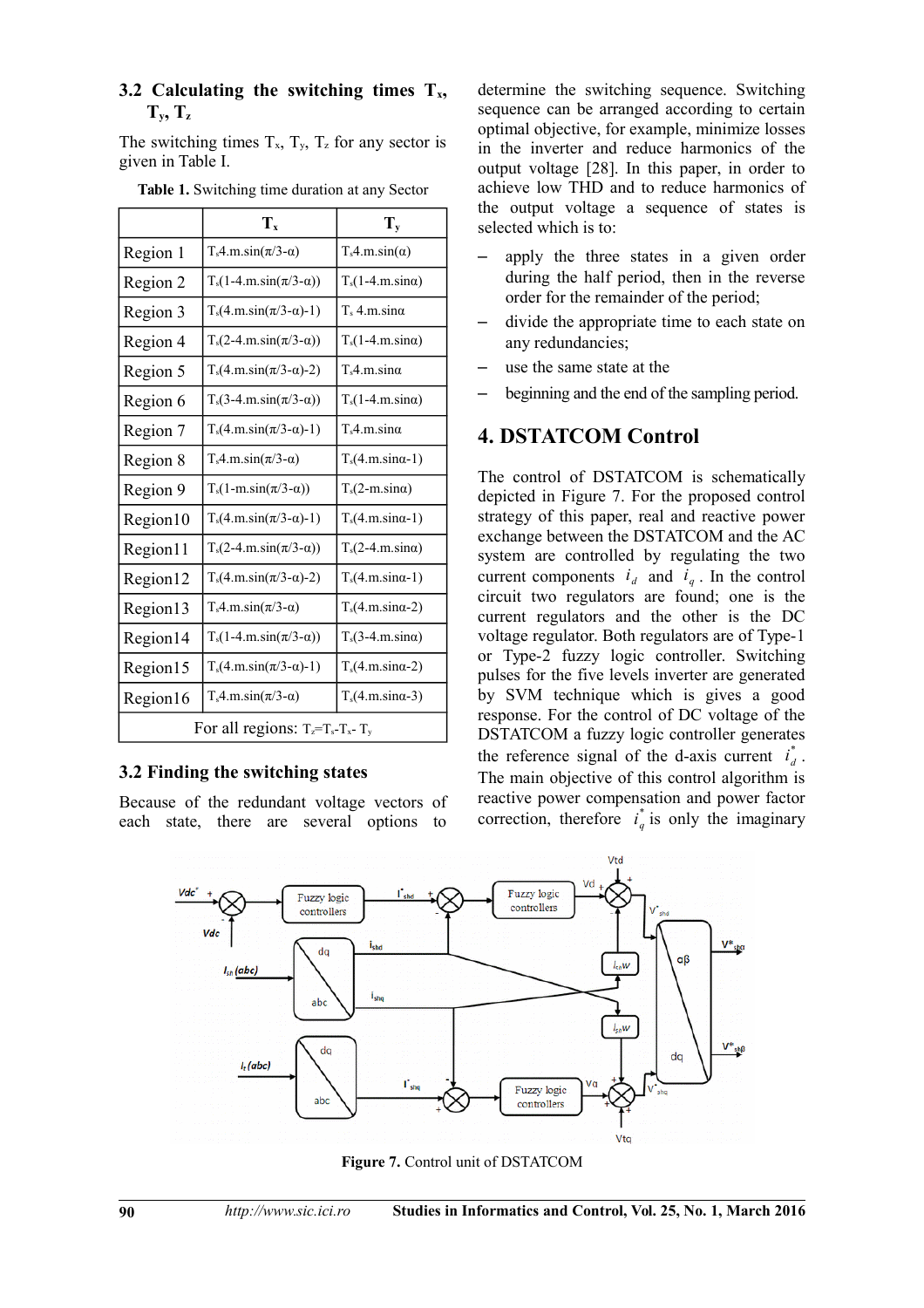component of the current load [29]. The outputs of the current regulator  $v_d^*$  and  $v_q^*$  are the reference voltages necessary for the SVM block. To enhance the transient stability AC power system, Type-1 and Type-2 fuzzy logic controllers are adopted for the control of the DSTATCOM, in this work The performance of the DSTATCOM is studied for power compensation and power factor correction through the regulation of currents components using type-1 and type-2 fuzzy logic controllers.

#### **4.1 Type-1 Fuzzy Logic Controller**

Fuzzy logic controllers are widely used in controlling disturbances in power systems. The advantages of FLCs over conventional controllers are that not sensitive to system topology, does not require the knowledge of the mathematical model of the system and they can work with imprecise inputs [30-31]. Type-1 FLC is shown in Figure 4. The fuzzy logic controller is composed of four stages which are: fuzzification, rules of fuzzy control, the inference and the defuzzification [32]. The fuzzy controller of Figure 4 is introduced like a system at two inputs and an output. The control input variables for the proposed type-1 FLC are chosen as error  $e(i)$  and variation of the error Δ*e*(*i*) :

$$
\begin{cases}\ne(i)=Y_{ref}-Y(i)\\ \Delta e(i)=e(i)-e(i-1)\end{cases}
$$
\n(5)

Membership functions representing input and output variables are given by Figure 5. In our case we considered the case of seven sets represented by functions of memberships in triangular form: NB (Negative big), NM (Negative Medium), NS (Negative small), ZR (Zero), PS (Positive Small), PM (Positive medium), and PB (Positive big).

The fuzzy control rule is illustrated in the Table 2. There are total 49 rules used for achieving the desired performance of system. The method of inference selected is Mamdani method considering which it is easy to establish. In the defuzzification process where the output of the fuzzy sets is transferred into identifiable value, the centre of gravity method is used, the output of the FLC is then written as: [33]

$$
X_{R}^{*} = \Delta U = \sum_{i=1}^{m} \frac{\mu_{CEi} X^{*} E i}{\mu_{CEi}} \tag{6}
$$



**Figure 4**. Structure interns of a regulator by fuzzy logic



**Figure 5***.* Distribution of the functions of membership according to the triangular form

**Table. 2** Rules for T1 FLS

| e<br>Δe   | NB        | <b>NM</b> | <b>NS</b> | ZR        | PS        | <b>PM</b> | <b>PB</b> |
|-----------|-----------|-----------|-----------|-----------|-----------|-----------|-----------|
| <b>NB</b> | NB        | NΒ        | NB        | NB        | <b>NM</b> | NS        | ZR        |
| <b>NM</b> | NB        | NB        | NB        | NΜ        | <b>NS</b> | ZR        | PS        |
| <b>NS</b> | NB        | NB        | <b>NM</b> | <b>NS</b> | ZR        | <b>PS</b> | PM        |
| ZR        | NB        | NM        | <b>NS</b> | ZR        | <b>PS</b> | <b>PM</b> | PB        |
| <b>PS</b> | NΜ        | <b>NS</b> | ZR        | <b>PS</b> | <b>PM</b> | PB        | PB        |
| <b>PM</b> | <b>NS</b> | <b>ZR</b> | <b>PS</b> | <b>PM</b> | PB        | <b>PB</b> | PB        |
| <b>PB</b> | ZR        | PS        | PM        | <b>PB</b> | <b>PB</b> | <b>PB</b> | PB        |

### **4.2 Type-2 Fuzzy Logic Controller:**

In recent years type-2 FLCs have become increasingly popular due to their ability to cope with uncertainties. The type-2 FLC uses type-2 fuzzy sets to represent the inputs and/or outputs of the controller; the concept of these type-2 fuzzy sets was introduced by Zadeh as an extension of the concept of type-1 fuzzy sets [34]. The type-2 fuzzy set is characterized by a three dimensional membership function and includes a Footprint Of Uncertainty (FOU); the third dimension provides an additional level of freedom for the inclusion of linguistic uncertainties using type-2 membership function. The type-2 FLC has the same configuration as that of type-1 FLC; the use of this type-2 control requires an additional operation which is the type reduction. There are five fundamental stages in a type-2 FLC: Fuzzification, Rule base, Inference system, Type reduction and Defuzzification. In last day the majority of the control applications of type-2 fuzzy logic have used interval type-2 fuzzy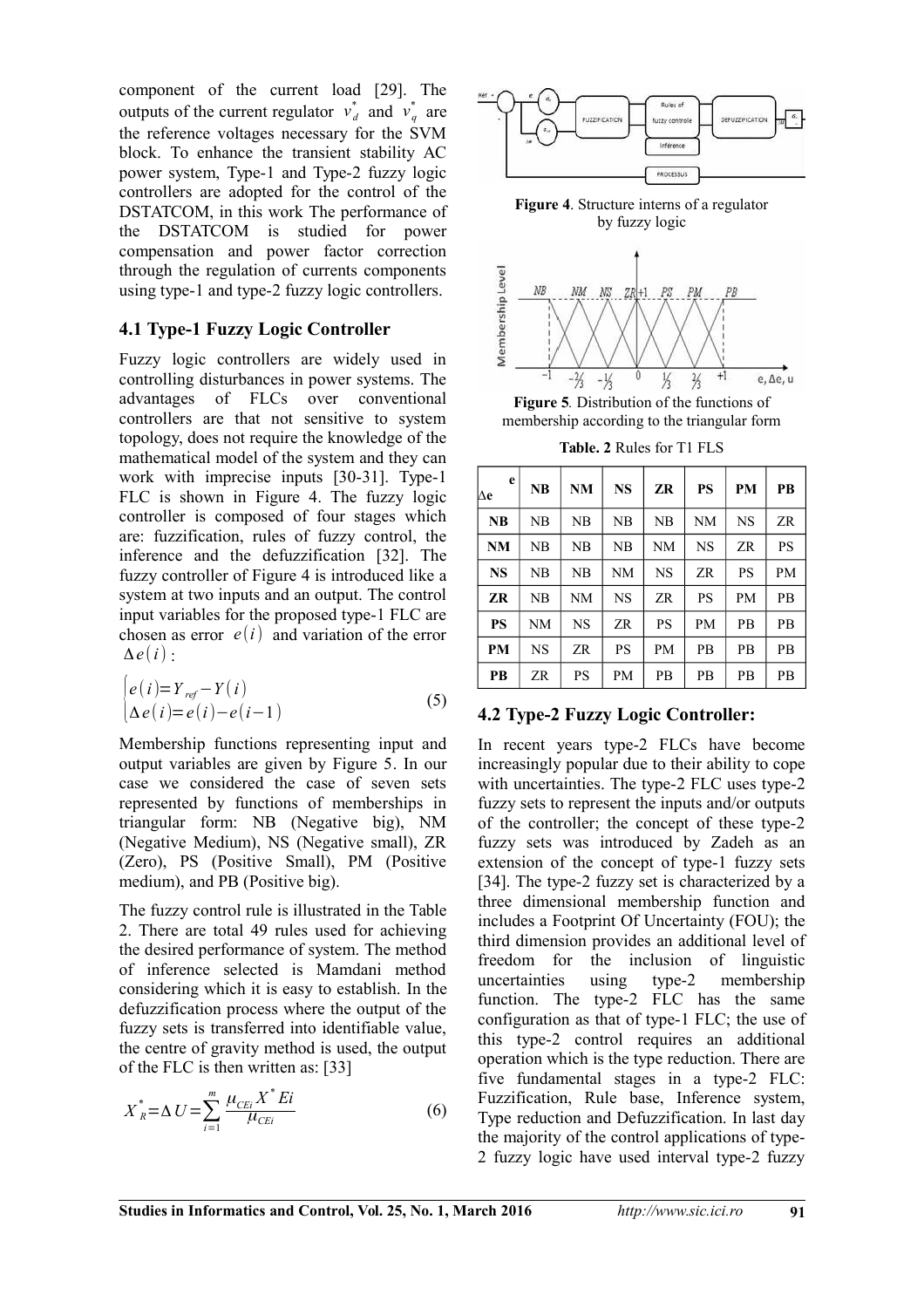logic, due to the facilitating the design of controllers and simplifying the computation. Interval type-2 FLS is a special case of general type-2 FLS when the input/ output domains are characterized by interval type-2 sets [35].

In this paper, interval type-2 FLS is employed, the Figure 8 show the structure of interval type-2 fuzzy systems (IT2FS).The variables indexed norm are the normalized variables, the gains at the controller are to be determined by adjusting in order to have the desired response.

### **4.3 Fuzzification:**

In this stage the measured inputs transformed into fuzzy linguistic values (type2-fuzzy set). The input and output variables are extended to the interval type-2 triangular membership functions, each input/ output variable has same seven linguistic variables named as: NB (Negative big), NM (Negative Medium), NS (Negative small), ZR (Zero), PS (Positive Small), PM (Positive medium), PB (Positive big). All membership functions for the IT2FLC inputs (e and  $\Delta e$ ) and the controller output (u) are defined on the common normalized domain [-1,1] which are defined in Figure 6.

### **4.4 Rule base:**

The fuzzy rules of interval type-2 fuzzy system are still remained the same as in type-1 fuzzy system but the antecedents and the consequents will be represented by interval type-2 fuzzy sets. In the present model 49 rules are developed (Table 3), and these rules can be written as:



**Figure 6.** Type-2 membership grades for e, ∆e and u

 $R^i$ : IF  $x_1$  is  $F^i_1$  and  $x_2$  is  $F^i_2$ ......and  $x_n$  is  $F^i_n$ THEN  $y^i = G^i$ , (i=1,.....,n).

Where  $x^i$  and  $y^i$  are the input and output of the ith rule  $R^i$ ,  $F^i$ <sub>*l……..*</sub>  $F^i$ <sub>*n*</sub> are antecedent linguistic terms that are modeled by interval type-2 fuzzy sets.

**Table 3.** Rule Base

| e<br>Δe   | NG | NM        | <b>NS</b> | EZ        | PP | <b>PM</b> | PG        |
|-----------|----|-----------|-----------|-----------|----|-----------|-----------|
| NG        | NG | NG        | NG        | NM        | NP | NP        | EZ        |
| <b>NM</b> | NG | NM        | NM        | <b>NM</b> | NP | EZ        | PP        |
| NP        | NG | NM        | NP        | NP        | EZ | PP        | <b>PM</b> |
| EZ.       | NG | <b>NM</b> | NP        | EZ.       | PP | <b>PM</b> | PG        |
| <b>PP</b> | NΜ | NP        | EZ        | PP        | PP | <b>PM</b> | PG        |
| <b>PM</b> | NP | EZ        | PP        | <b>PM</b> | PM | <b>PM</b> | PG        |
| P G       | EZ | PP        | PP        | PM        | PG | PG        | PG        |

#### **4.5 Inference system:**

In this stage the process consists of combining the fuzzy rules and mapping the crisp inputs to the interval type-2 fuzzy output sets. The result of the inference engine is a type-2 fuzzy set.



**Figure 8.** Type-2 Fuzzy Inference System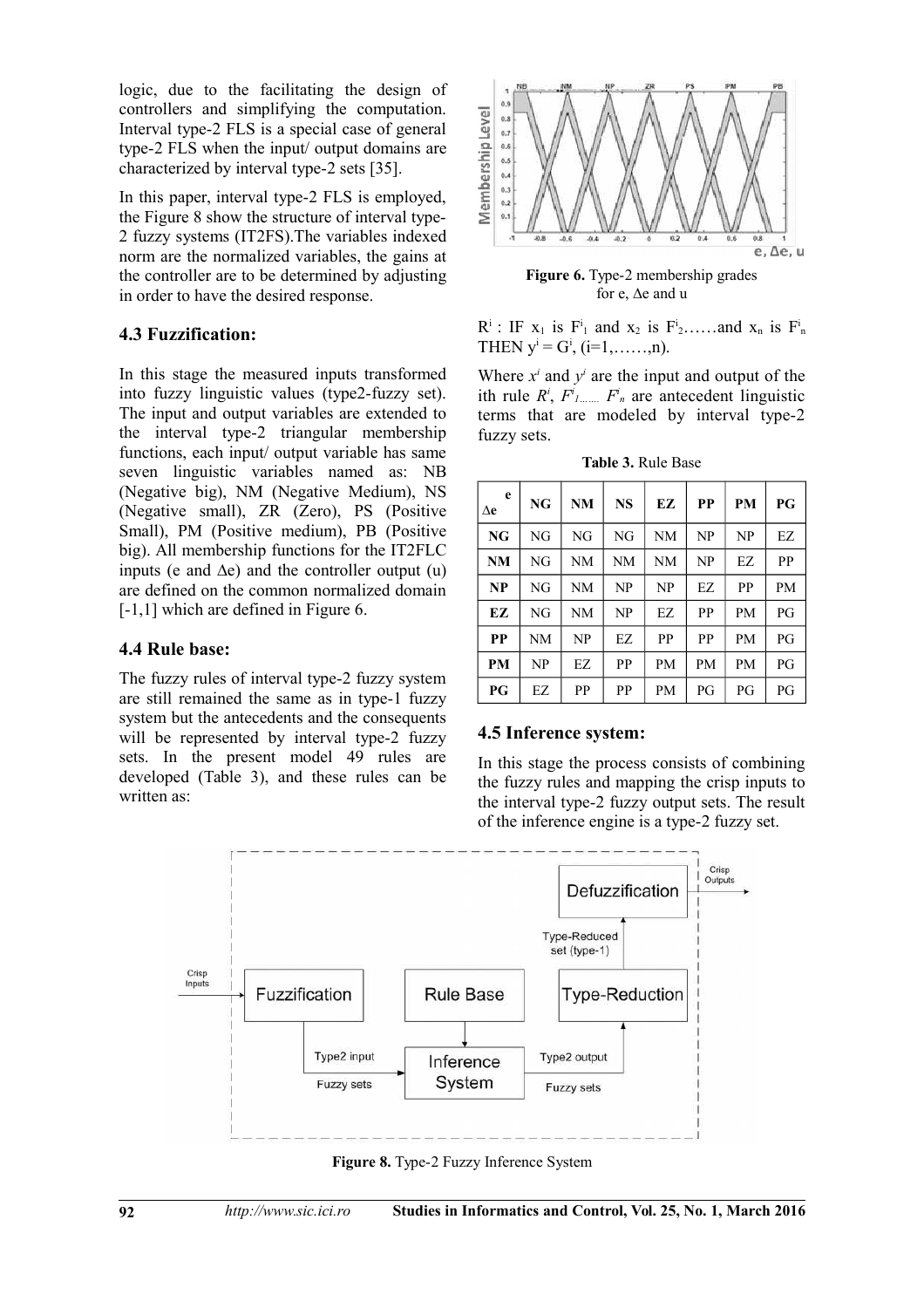#### **4.6 Type reduction and Defuzzification:**

In the type reduction stage, the interval type-2 fuzzy outputs of the inference engine are mapped to interval type-1 fuzzy set in order to perform the defuzzification. The type reduction block is main difference between type-1 and type-2 fuzzy logic system. The type reduced set of the interval type-1 set  $[y_i, y_r]$ , where indexed l and r indicate left and right limits. There are different types of type reduction methods. Center of Sets (COS) type reduction is most widely used, that is developed by Karnik and Mendel and can be expressed as [36]:

$$
Y_{\cos}(x) = [y_i, y_r] =
$$
  
\n
$$
\int_{y^i \in [y_i^1, y_r^1]} \cdots \int_{y^M \in [y_i^M, y_r^M]} \int_{f^i \in [f_i^1, \overline{f}^1]} \cdots \int_{f^M \in [f_i^M, \overline{f}^M]} \cdots \int_{f^M \in [f_i^M, \overline{f}^M]} \frac{1}{\sum_{i=1}^M f^i y^i} \qquad (7)
$$

Where  $Y_{\text{cos}}$  is the interval set determined with its left limit  $Y_l$ , and its right limit  $Y_r$ . And  $i=1, \ldots, M$  represent the number of rules.  $Y_i$ and  $Y_r$  can be expressed as:

$$
y_{l} = \frac{\sum_{i=1}^{M} f_{l}^{i} y_{l}^{i}}{\sum_{i=1}^{M} f_{l}^{i}} = y_{r} = \frac{\sum_{i=1}^{M} f_{r}^{i} y_{r}^{i}}{\sum_{i=1}^{M} f_{r}^{i}}
$$
(8)

After the type reduction process, the type reduced sets are defuzzified to obtain the crisp output. We defuzzify the set obtained from type

reducer by using the average of  $Y_l$  and  $Y_r$ [37], so the defuzzified output is:

$$
y = \frac{y_i + y_r}{2} \tag{9}
$$

#### **5. Simulation Results**

In this study, the model of power system, DSTATCOM and controller are developed in MATLAB/Simulink environment and shown in Figure 9. Type-1 and type-2 fuzzy logic controllers were used for controlling DSTATCOM. The performance of DSTATCOM is studied in a power system. The distribution part of the power system is represented by a Thevenin's equivalent voltage source and short circuit impedance. The operation of the DSTATCOM device in a electric power transmission line will be validated in the two modes of capacitive and inductive compensation.

Initially the DC bus capacitor is charged and the voltage across the latter is 20 kV. At the beginning of the simulation, the grid supplies the load  $(L1)$ . The second charge  $(L2)$  is connected to the grid at time  $(t = 0.25s)$ , and at time ( $t = 0.5$ s) line is loaded by load (L3), and finally at time  $(t = 0.75s)$  both load  $(L1)$  and (L2) is Logged Out. The simulation diagram, shown in Figure 9, is used to simulate the DSTATCOM operation for different loads. All the relevant outputs are shown in Figure 10 to Figure 15.



**Figure 9.** DSTATCOM simulation in MATLAB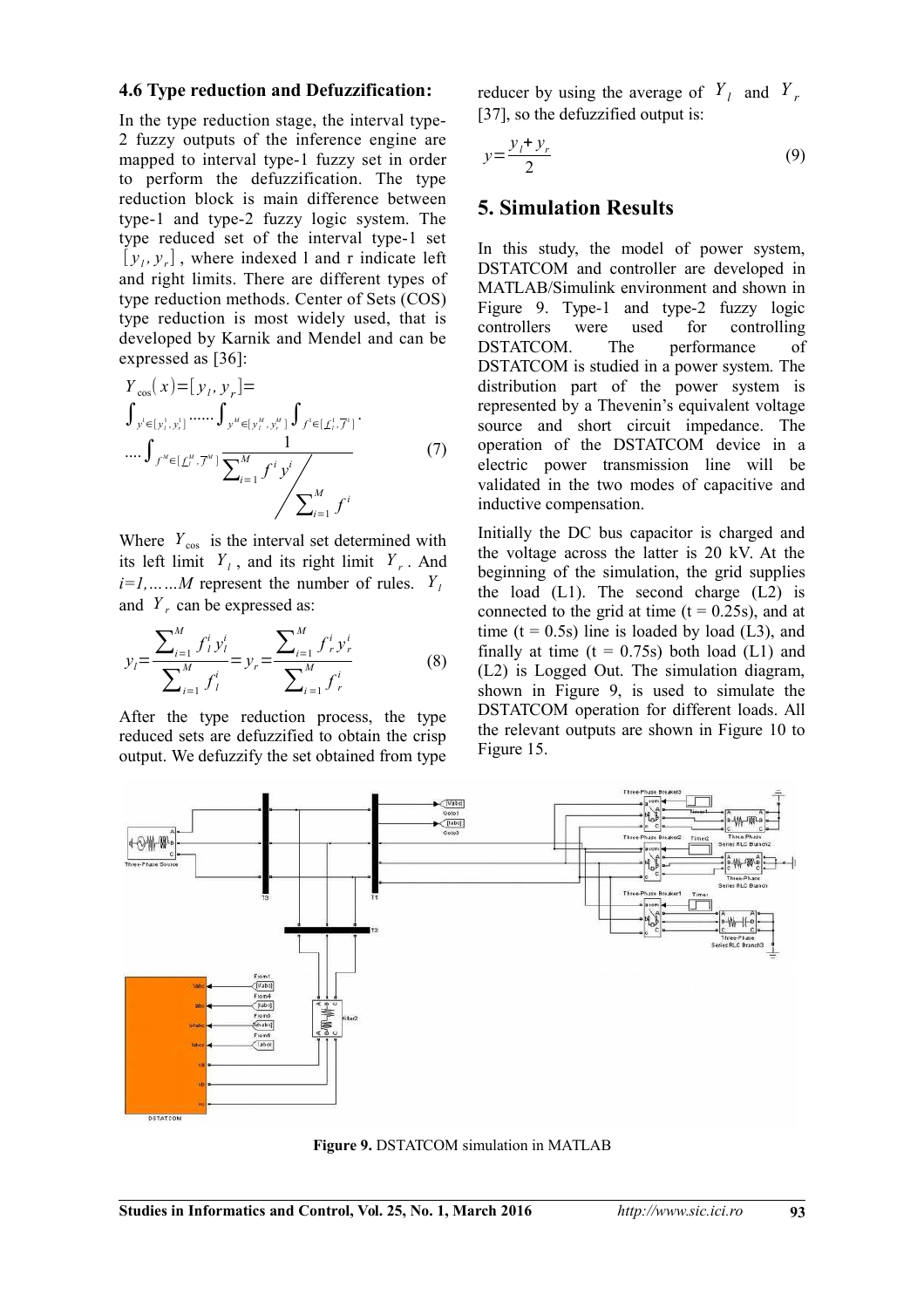The index 'a' and 'b' are referred to the results obtained by the type-1 FLC and type-2 FLC respectively.

The capacitor voltage is maintained at 20 kV as shown in Figure 10. Figure 11 shows the dynamics of reactive current exchanged between the DSTATCOM and network, initially the electrical source feeds an inductive load therefore the reactive current is negative and the DSTATCOM operate in inductive mode (DSTATCOM delivers reactive power), when we charge the network by the capacitive load the reactive current becomes positive and the DSTATCOM Operate in capacitive mode (DSTATCOM absorbs reactive power). The active current exchanged between the DSTATCOM and network as shown in Figure 12. Figure 13 shows the dynamics of active and reactive power of network, the reactive component is always zero, which shows that the DSTATCOM compensate all of the reactive power required by the load and therefore, it achieve unity power factor operation source side, this is evidenced by the Figure 14 which

represents the improvement of power factor with DSTATCOM. The active and reactive power injected by DSTATCOM as shown in Figure 15.

#### **6. Comparative Analysis of the Results**

In the aim to simulate the impact of the measurement uncertainty on the performance of type-1 and type-2 fuzzy logic controllers, a white noise with normal distribution is added to the measurement values of DC voltage, active and reactive currents.

Three widely used performance criteria are used [38], for comparison between type-1 and type-2 fuzzy logic controllers, these are: integral of square error (ISE), integral of the absolute value of the error (IAE), and integral of the time multiplied by the absolute value of the error (ITAE). The Table. 4 summarizes the values obtained for each criterion for simulation time (1 s). The values of measurement Uncertainty of both controllers are shown in Table 4, the results confirm that



**Figure 10.** Variation of DC bus voltage



**Figure 11.** The reactive current injected by the DSTATCOM



**Figure 12.** The active current injected by the DSTATCOM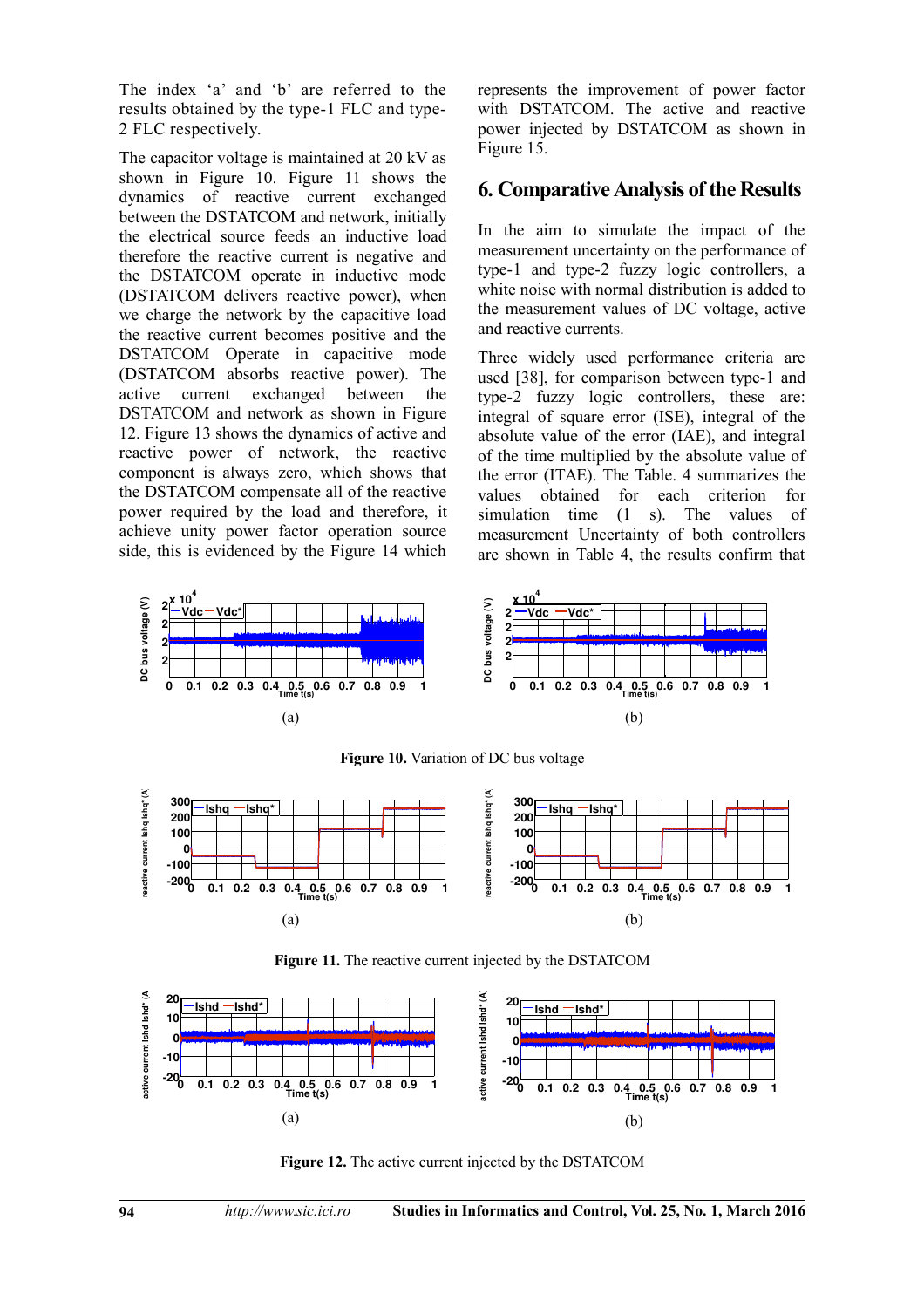

**Figure 13.** The active and reactive power of network



**Figure 14.** Power factor



**Figure 15.** The active and reactive power injected by DSTATCOM

|             | ., P       |                    |                                   |  |  |  |
|-------------|------------|--------------------|-----------------------------------|--|--|--|
|             |            |                    | <b>Measurement</b><br>Uncertainty |  |  |  |
| <b>ISE</b>  |            | T1FLC              | 81374                             |  |  |  |
|             | DC voltage | T <sub>2FLC</sub>  | 80306                             |  |  |  |
|             | Active     | <b>T1FLC</b>       | 97842                             |  |  |  |
|             | current    | T <sub>2FLC</sub>  | 90808                             |  |  |  |
|             | Reactive   | T1FLC              | 121240                            |  |  |  |
|             | current    | T <sub>2FLC</sub>  | 120890                            |  |  |  |
| IAE         |            | T1FLC              | 104180                            |  |  |  |
|             | DC voltage | T <sub>2</sub> FLC | 101420                            |  |  |  |
|             | Active     | T1FLC              | 152100                            |  |  |  |
|             | current    | T <sub>2FLC</sub>  | 137300                            |  |  |  |
|             | Reactive   | T1FLC              | 239020                            |  |  |  |
|             | current    | T <sub>2FLC</sub>  | 235640                            |  |  |  |
| <b>ITAE</b> | DC voltage | <b>T1FLC</b>       | 40823                             |  |  |  |
|             |            | T <sub>2FLC</sub>  | 40197                             |  |  |  |
|             | Active     | T1FLC              | 51180                             |  |  |  |
|             | current    | T <sub>2</sub> FLC | 47843                             |  |  |  |
|             | Reactive   | T1FLC              | 66306                             |  |  |  |
|             | current    | T <sub>2FLC</sub>  | 64717                             |  |  |  |

**Table 4.** Performance criteria values for type-1 and type-2 FLCs

the best system response is obtained by the usage of type-2 fuzzy logic controller, so type-2 fuzzy logic is a good alternative to deal with systems with uncertainty.

The work carried out demonstrates that:

- The SVM strategy avoids the dc link capacitance voltage imbalance problem; simulation results allow an evaluation of the impact of the multilevel inverter based DSTATCOM.
- When noise was applied, as expected the type-2 controllers were usually better than the type-1 controllers, it is the new third dimension of type-2 fuzzy sets and the footprint of uncertainty that provide additional degrees of freedom that make it possible to directly model and handle uncertainties.

## **7. Conclusion**

In this study, theoretical study with simulation of a T1FL and T2FL controllers for a DSTATCOM based five-level inverter in order to improve the power quality is studied. The performance of the DSTATCOM control using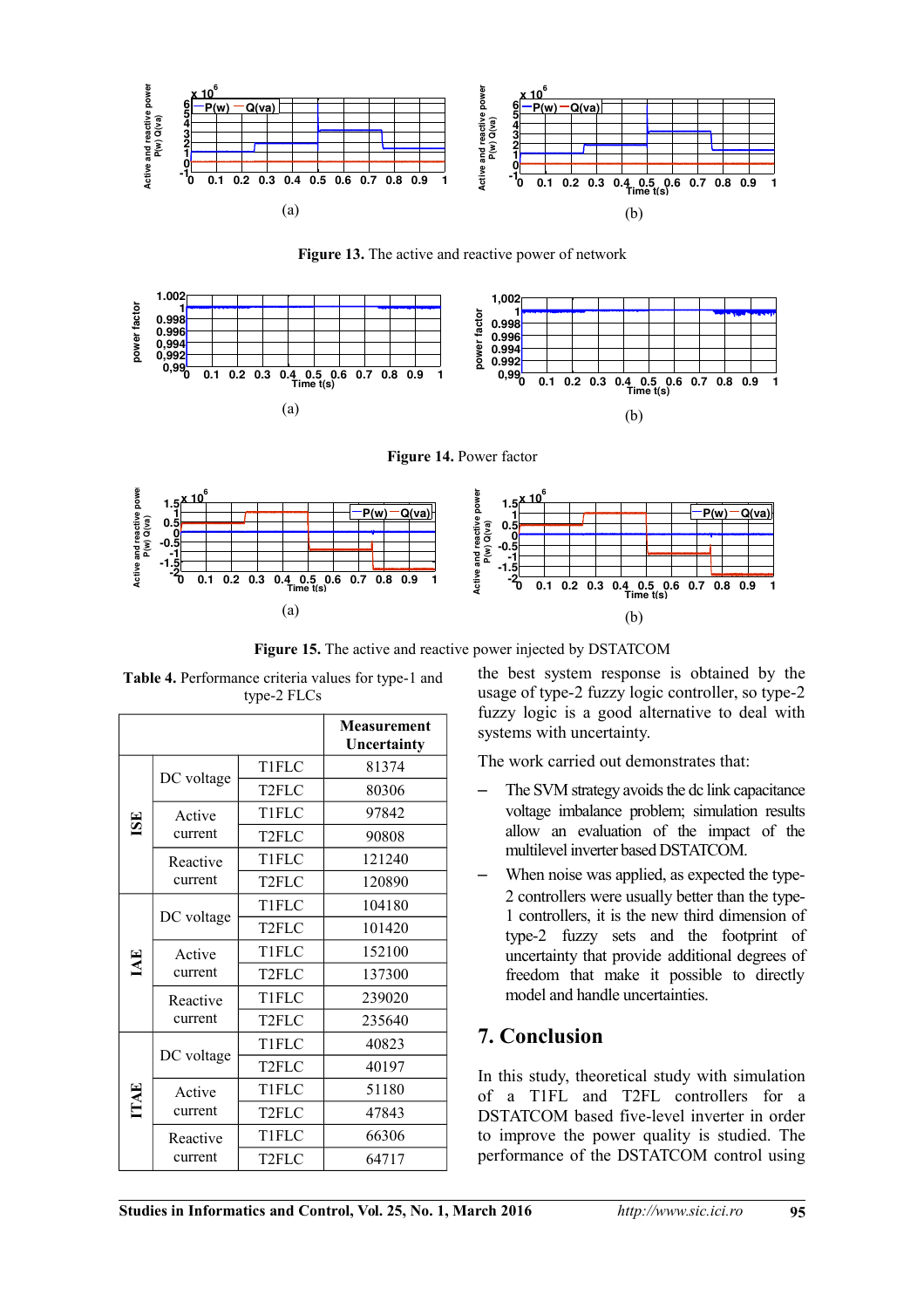T2FL controllers is compared by simulation with that of a DSTATCOM control using T1FL controllers. The simulation results show that the both controllers achieve good control, but the performance of the IT2FLC is better than T1FLC in the presence of extreme or significant parameter variations or external disturbances, this was confirmed by the results of Table 4. The SVM method is used to generate the switching signals for the five levels inverter. MATLAB based simulation results have verified the effectiveness of the design methodology. It significantly enhances the power system stability.

## **REFERENCES**

- 1. SECUI, D. K., S. DZITAC, G. V. BENDEA, I. DZITAC, **An ACO Algorithm for Optimal Capacitor Banks Placement in Power Distribution Networks**, Studies in Informatics and Control, vol. 18, no. 4, 2009, pp. 305-314.
- 2. HOOSHMAND, R., E. TORABIAN, **Adaptive Filter Design Based on the LMS Algorithm for Delay Elimination in Tcr/Fc Compensators**, ISA Trans 2011, vol. 50, no. 2, 2011, pp. 142-149.
- 3. MURUGESAN, K., R. MUTHU, S. VIJAYENTHIRAN, J. MERVIN, **Prototype Hardware Realization of the DSTATCOM for Reactive Power Compensation**, International Journal of Electrical Power & Energy Systems, vol. 65, 2015, pp. 169-178.
- 4. SHARMA, R., P. NIJHAWAN, **Effectiveness of DSTATCOM to Compensate the Load Current Harmonics in Distribution Networks under Various Operating Conditions**, International Journal of Scientific Engineering and Technology, vol. 2, no. 7, 2013, pp. 713-718.
- 5. GAWANDE, S. P., M. R. RAMTEKE, **Three-level NPC Inverter based New DSTATCOM Topologies and Their Performance Evaluation for Load Compensation**, International Journal of Electrical Power & Energy Systems, vol. 61, 2014, pp. 576-584.
- 6. SOTO, J. S., F. Z. PENG, **Multilevel Converters-a New Breed of Power Converters**, Transactions on Industry Applications, IEEE, vol. 32, no. 3, 1996, pp. 509-517.
- 7. SHUKLA, A., A. GHOSH, A. JOSHI, **State Feedback Control of Multilevel Inverters for DSTATCOM Applications**, Power Delivery, IEEE Transactions on, vol. 22, no. 4, 2007, pp. 2409-2418.
- 8. SOTO, D., J. BORQUEZ, **Control of a Modular Multilevel Matrix Converter for High Power Applications**, Studies in Informatics and Control, vol. 21, no. 1, 2012, pp. 85-92.
- 9. DALESSANDRO, L., S. D. ROUND, J. W. KOLAR, **Center-point Voltage Balancing of Hysteresis Current Controlled Threelevel PWM Rectifiers**, Power Electronics, IEEE Transactions on, vol. 23, no. 5, 2008, pp. 2477-2488.
- 10. SINGH, B., S. K. DUBE, S. R. ARYA, **An Improved Control Algorithm of DSTATCOM for Power Quality Improvement**, International Journal of Electrical Power & Energy Systems, vol. 64, 2015, pp. 493-504.
- 11. AJAMI, A., N. TAHERI, **A Hybrid Fuzzy/LQR Based Oscillation Damping Controller Using 3-level STATCOM**, International Journal of Computer Electronics Engineering, vol. 3, no. 2, 2011, pp. 184-189.
- 12. MARIUN, N., H. HIZAM, A. W. N. IZZRI, **Design of the Pole Placement Controller for D-STATCOM in Mitigating Three Phase Fault**, Power Engineering Society Inaugural Conference and Exposition in Africa, 2005 IEEE, 2005, pp. 349-355.
- 13. GUPTA, A., P. R. SHARMA , **Design and Simulation of Fuzzy Logic Controller for DSTATCOM in Power System**, International Journal of Engineering Science and Technology, vol. 3, no. 10, 2011, pp. 7815-7822.
- 14. HAFAIFA, A., F. LAAOUAD, K. LAROUSSI, **Fuzzy Approach Applied in Fault Detection and Isolation to the Compression System Control**, Studies in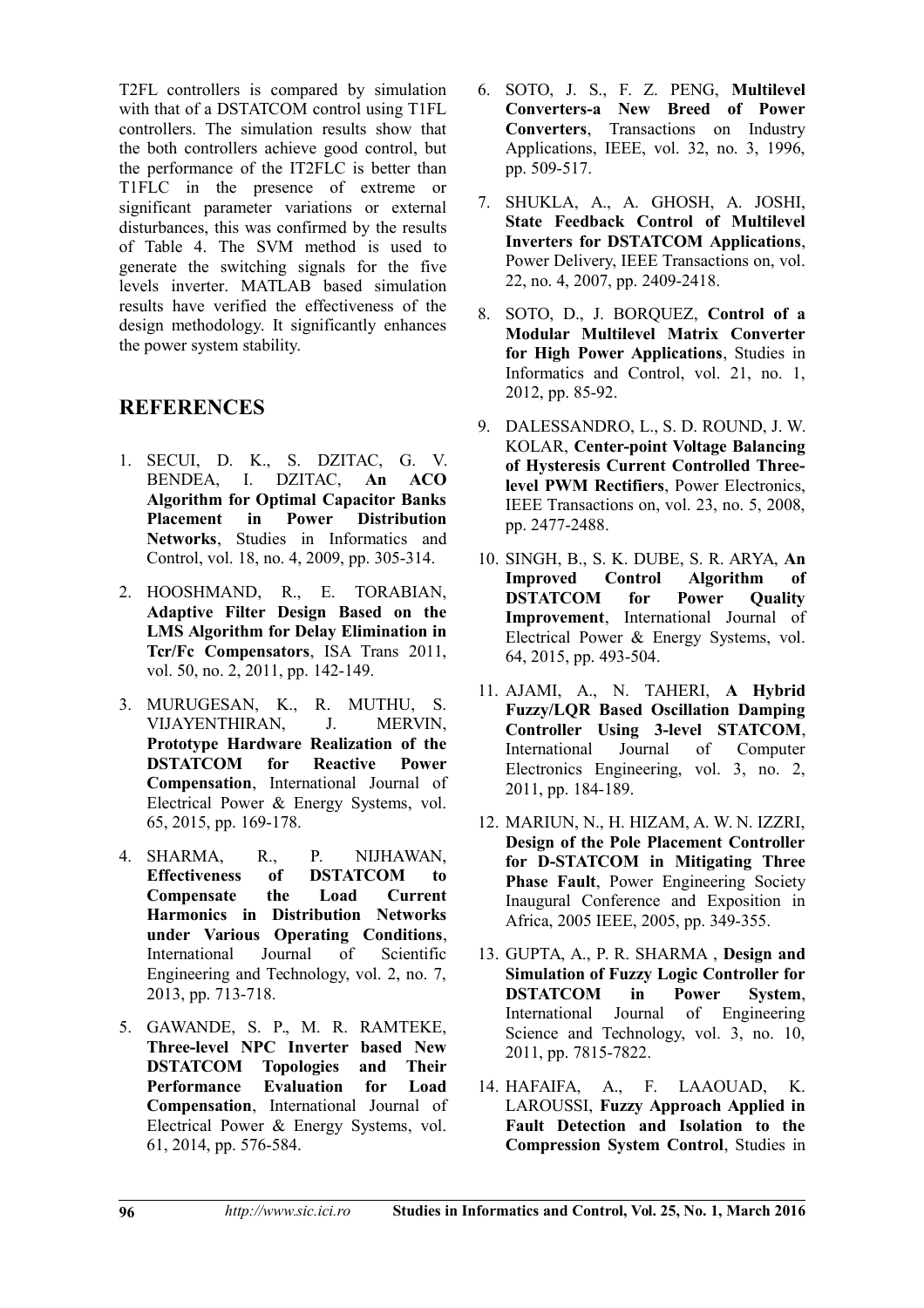Informatics and Control, ICI Publishing House, vol. 19, no1, 2010, pp. 17-26.

- 15. MIKKILI, S., A. K. PANDA , **Real-time Implementation of PI and Fuzzy Logic Controllers based Shunt Active Filter Control Strategies for Power Quality Improvement**, International Journal of Electrical Power & Energy Systems, vol. 43, no. 1, 2012, pp. 1114 - 1126.
- 16. SAAD, S., L. ZELLOUMA , **Fuzzy Logic Controller for Three-level Shunt Active Filter Compensating Harmonics and Reactive Power**, Electric Power Systems Research, vol. 79, no. 10, 2009, pp. 1337-1341.
- 17. SRINIVAS, K. V., B. SINGH, A. CHANDRA, **New Control Strategy of Two-Level 12-Pulse VSCs Based Statcom Using Hybrid Fuzzy-PI Controller**, Indian Institute of Technology, 2010.
- 18. CHATTERJEE, S. A., K. D. JOSHI, **A Comparison of Conventional, Direct-Output-Voltage and Fuzzy-PI Control Strategies for D-STATCOM**, in Modern Electric Power Systems, 2010, pp. 1-6.
- 19. KUMAR, N. M. G., P. S. RAJU, P. VENKATESH, **Control of DC Capacitor Voltage in a DSTATCOM using Fuzzy Logic Controller**, Int. Journal of Advances in Engineering & Technology, 2012.
- 20. RAHIM, A. H. M. A., S. A. AL-BAIYAT, M. F. KANDLAWALA, **A Fuzzy STATCOM Control for power System Damping Enhancement**, In: 2nd IEEE-GCC conference IEEE-GCC Conference, 2004, pp. 463-467.
- 21. BARKAT, S., A. TLEMÇANI, H. NOURI, **Noninteracting Adaptive Control of PMSM using Interval Type-2 Fuzzy Logic Systems**, Fuzzy Systems, IEEE Trans., vol. 19, no. 5, 2011, pp. 925-936.
- 22. HAGRAS, H., **Type-2 FLCs: a New Generation of Fuzzy Controllers**, Computational Intelligence Magazine, IEE, vol. 2, no. 1, 2007, pp. 30-34.
- 23. KARNIK, N. N., J. M. MENDEL, Q. LIANG, **Type-2 Fuzzy Logic Systems**, Fuzzy Systems, IEEE Transactions on, vol. 7, no. 6, 1999, pp. 643-658.
- 24. PANDA, M. K., G. PILLAI, V. KUMAR, **An Interval Type-2 Fuzzy Logic Controller for TCSC to Improve the Damping of Power System Oscillations**, Frontiers in Energy, vol. 7, no. 3, 2013, pp. 307-316.
- 25. JUNG, J. W., **Space Vector PWM Inverter**, Dept. of Electrical and Computer Engineering, Ohio State University.
- 26. RATHNAKUMAR, D., J. LAKSHMANA PERUMAL, T. SRINIVASAN, **A New Software Implementation of Space Vector PWM**, SoutheastCon, IEEE Proceedings, 2005.
- 27. LALILI, J., N. LOURCI, E. M. BERKOUK, F. PETZOLDT, M. Y. DALI, **A Simplified Space Vector Pulse Width Modulation Algorithm for Five Level Diode Clamping Inverter**, Power Electronics, Electrical Drives, Automation and Motion, SPEEDAM 2006. International Symposium on. IEEE, 2006, pp. 1349-1354.
- 28. HU, H., W. YAO, Z. LU, **Design and Implementation of Three-level Space Vector PWM IP Core for FPGAs**, Power Electronics, IEEE Transactions on, vol. 22, no. 6, 2007, pp. 2234-2244.
- 29. LI, Y., B. WU, **A Novel DC Voltage Detection Technique in the CHB Inverter-based STATCOM**, Power Delivery, IEEE Transactions on, vol. 23, no. 3, 2008, pp. 1613-1619.
- 30. LEE, T. S., K. S. TZENG, M. S. CHONG, **Fuzzy Iterative Learning Control for Three-phase Shunt Active Power Filters**, Industrial Electronics, IEEE International Symposium on, vol. 2, 2006, pp. 882-885.
- 31. JAIN, S. K., P. AGRAWAL, H. O. GUPTA, **Fuzzy Logic Controlled Shunt Active Power Filter for Power Quality Improvement**, IEE Proceedings-Electric Power Applications, vol. 149, no. 5, 2002, pp. 317-328.
- 32. MENDEL, J.M., **Uncertain Rule-Based Fuzzy Logic Systems: Introduction and New Directions**, Prentice Hall, 2001.